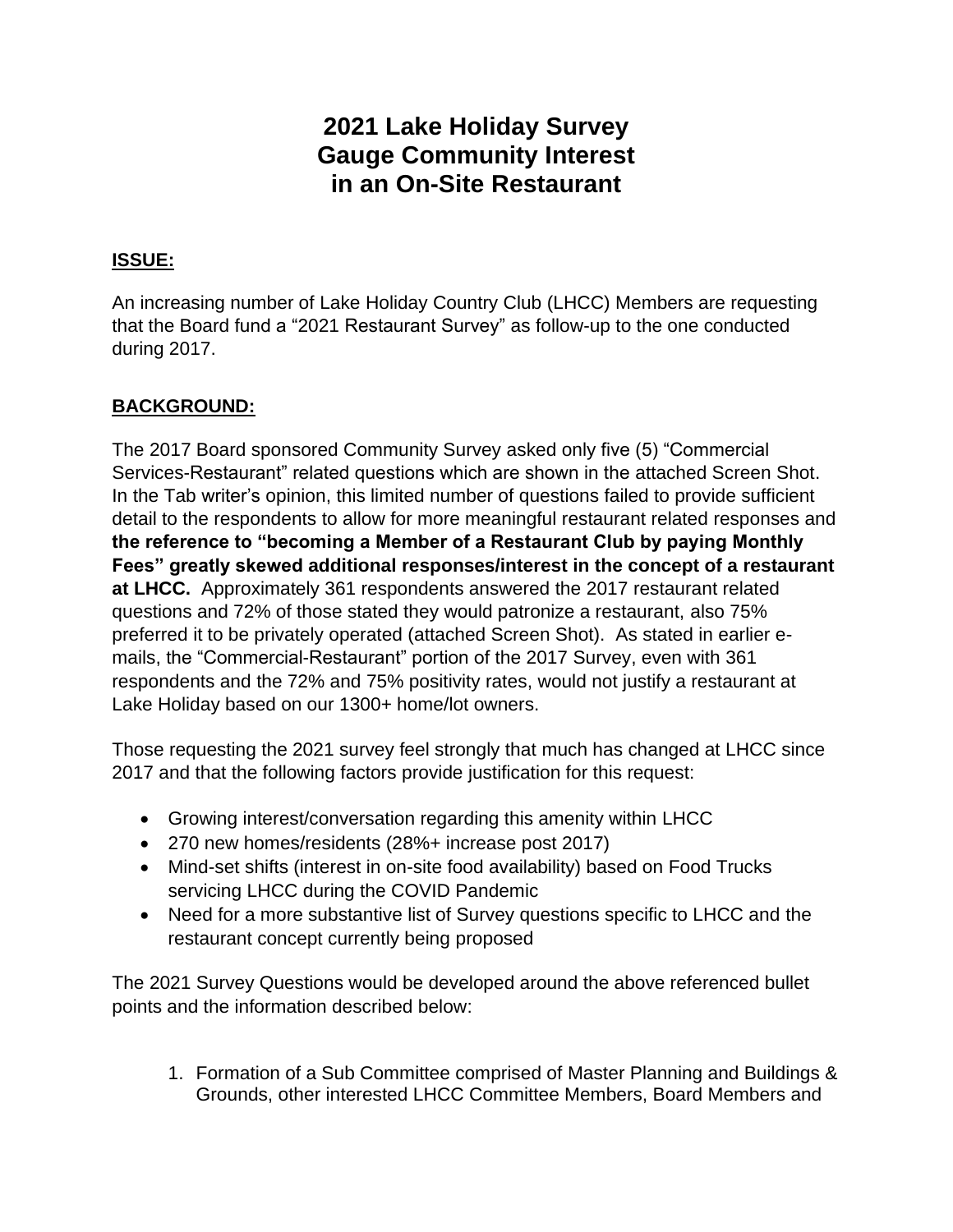select Community participants to further vet this idea and work towards development of Survey Questions.

- 2. LHCC owns approximately 12 acres of land off Redland Road (Bus Stop/Office Plat: 7 acres and RV/Boat Storage: 5 acres). This area is designated for Commercial Use on the Master Development Plan filed with the County by LHCC's original developer. Future placement of a restaurant at this location would allow access by both LHCC residents and the public. Based on the benefits of a lakeside dining venue with access to only LHCC residents/guests, the current Survey Group Participants have instead focused their efforts for placement of a restaurant at the Club House location.
- 3. The LHCC development is Zoned R5 (Residential Recreational Community) which provides for a variety of housing types and other uses including, but not limited to, Offices, RV Storage, **Restaurants,** Businesses, etc.
- 4. The R5 Zoning Designation provides for expansion/placement of a restaurant within the current Club House as a potential use. Based on the Club House being a component of the LHCC Common Area, no changes to any Deeds of Dedication would be required to initiate a "restaurant use." If LHCC chose to fund the expansion/placement of a restaurant at the Club House, the following Amended Bylaws (10/27/2018) would apply. **Article VII "Powers and Duties of the Board of Directors:' Section 1(g) requires a majority vote of 51% of the membership to fund any individual Capital Improvement Project (CIP) with a cap of 10% of the Annual Budget (approximately \$200,000). If the costs associated with the expansion/renovation are funded by the restaurant owner/operator (no LHCC funding), no majority vote of 51% of the Community would be required.**
- 5. As required by the County R5 Zoning Regulations, development/submission of a new Master Development Plan (cost yet to be determined) would generally be required to accommodate a "restaurant use change" at the Club House. LHCC should attempt to negotiate a "cost sharing approach to this expense" with the restaurant owner/operator.
- 6. Expansion/renovation of the Club House (possibly involving the former Snack Shack area and/or other Club House areas), with the Office remaining at its current Club House location, appears to be the most viable/cost effective option. This opinion is based on LHCC's Amended Bylaws (10/27/2018). **Article VII Powers and Duties of the Board of Directors: Section 1(f) requires the Office to be in the Club House with the exception of an emergency situation necessitating relocation or unless other suitable arrangements (Office Space) are approved by a majority vote of 51% of the Membership at a Special Meeting.**